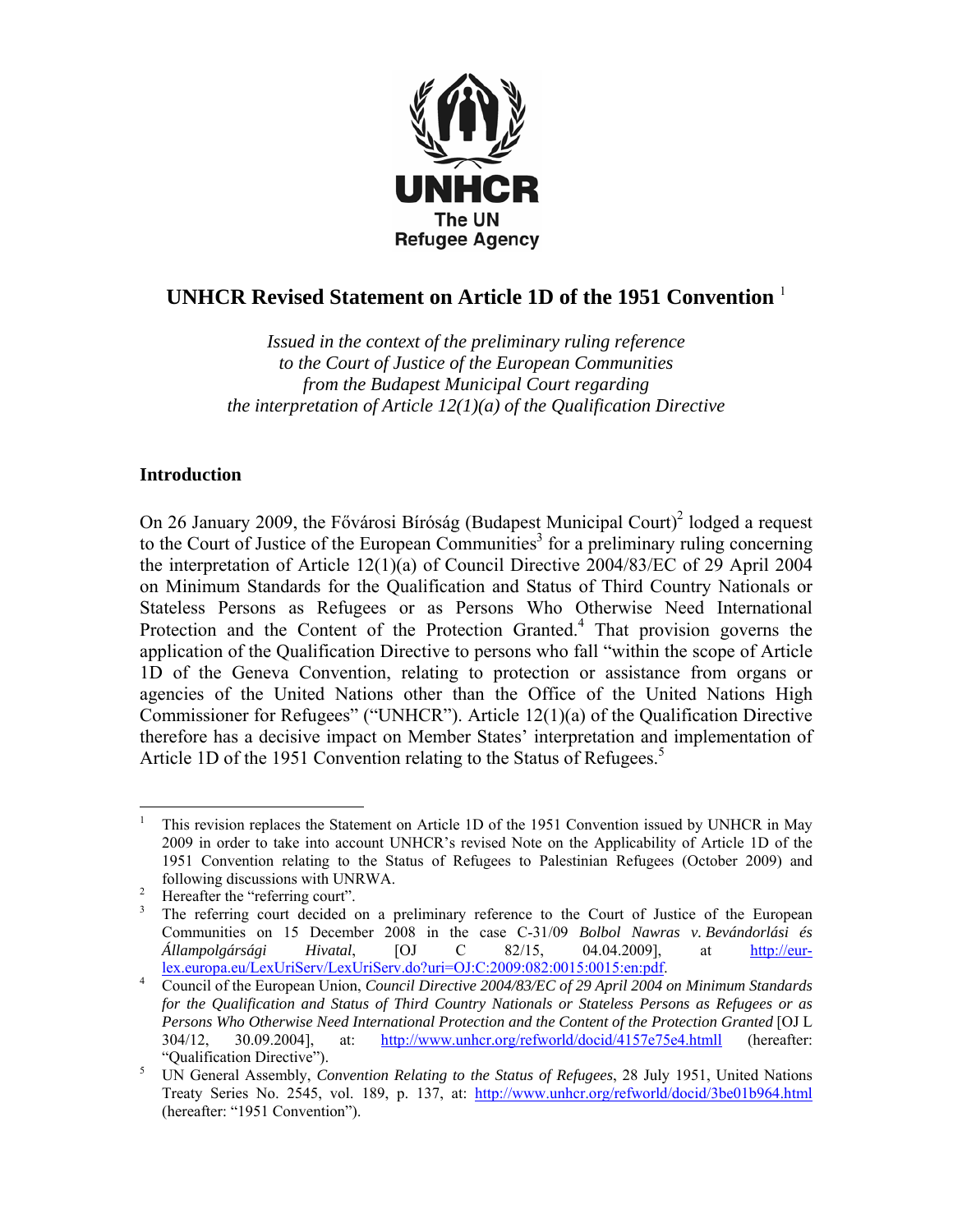The questions posed by the referring court<sup>6</sup> concern the criteria for exclusion from refugee status under Article 12(1)(a) of the Qualification Directive, as well as the conditions under which protection or assistance of a UN organ other than UNHCR are considered to have ceased, and the consequences for the entitlements of the concerned person under the Qualification Directive.

This is the third preliminary ruling reference regarding the interpretation of the Qualification Directive<sup>7</sup> and the second case in which the ECJ is asked to clarify the application of a specific provision of the 1951 Convention in the framework of the EU asylum *acquis*. UNHCR has a direct interest in this matter, as the agency entrusted by the United Nations General Assembly with responsibility for providing international protection to refugees, and for seeking permanent solutions for the problem of refugees. $8$ According to its Statute, UNHCR fulfils its mandate *inter alia* by "[p]romoting the conclusion and ratification of international conventions for the protection of refugees, supervising their application and proposing amendments thereto".<sup>9</sup> This supervisory responsibility is confirmed by Article  $\overline{35}$  of the 1951 Convention<sup>10</sup> and Article II of the 1967 Protocol relating to the Status of Refugees $^{11}$  and extends to all EU Member States, as they are all States Parties to both instruments.

UNHCR's supervisory responsibility has been reflected in European Community law, including by means of a general reference to the 1951 Convention in Article 63(1) of the Treaty establishing the European Community,<sup>12</sup> as well as in Declaration 17 to the Treaty of Amsterdam, which provides that "consultations shall be established with the United Nations High Commissioner for Refugees  $(...)$  on matters relating to asylum policy".<sup>13</sup> EC secondary legislation also emphasizes the role of UNHCR. For instance, Recital 15 of the Qualification Directive states that consultations with the UNHCR "may provide valuable guidance for Member States when determining refugee status according to Article 1 of the Geneva Convention". The supervisory responsibility of UNHCR is also

 $\overline{a}$ 6 The English translation of the questions is reproduced in Part 2 below.

<sup>7</sup> Case-465/07 *Elgafaji*, Judgment of 17 February 2009, Official Journal of the European Union [OJ C 90/3, 18.04.2009] and joined cases: Case C-179/08 *Dler Jamal*; Case C-178/08 *Ahmed Adem and Hamrin Mosa Rashi*; Case C-177/08 *Khoshnaw Abdullah*; Case C-176/08 *Kamil Hasan*; Case C-175/08 *Aydin Salahadin Abdulla*, [OJ C 197/3, 02.08.2008], at: http://eur-lex.europa.eu/JOIndex.do?year=  $\frac{2008 \& \text{series} - \& \text{textfield} 2 = 197 \& \text{Submit} - \& \text{search} \& \text{inm lange-en.}}{1 \text{IN General Assemblv, INHCP, Stattute of the Office of the o.}}$ 

UN General Assembly, UNHCR, *Statute of the Office of the United Nations High Commissioner for Refugees*, A/RES/428 (V), Annex, UN Doc. A/1775, para. 1 (14 December 1950); at:<br>http://www.unhcr.org/refworld/docid/3ae6b3628.html.

<sup>&</sup>lt;sup>9</sup> *Ibid.*, para. 8(a). <br><sup>10</sup> See above footnote 5. According to Article 35(1) of the 1951 Convention, UNHCR has the "duty of supervising the application of the provisions of this Convention".<br><sup>11</sup> UN General Assembly, *Protocol Relating to the Status of Refugees*, 30 January 1967, United Nations

Treaty Series No. 8791, vol. 606, p. 267, at: http://www.unhcr.org/refworld/docid/3ae6b3ae4.html.<br><sup>12</sup> *Consolidated version of the Treaty on European Union and of the Treaty establishing the European* 

*Community* [OJ C 321 E/65, 29.12.2006], at: http://eur-lex.europa.eu/LexUriServ/LexUriServ.do?uri=

OJ:C:2006:321E:0001:0331:en:pdf. 13 Treaty of Amsterdam amending the Treaty on European Union, the Treaties establishing the European Communities, 2 September 1997, *Declaration on Article 73k of the Treaty establishing the European Community* [OJ C 340, 10.11.1997], at: http://eur-lex.europa.eu/LexUriServ/LexUriServ.do?uri= CELEX:11997D/AFI/DCL/17:EN:HTML.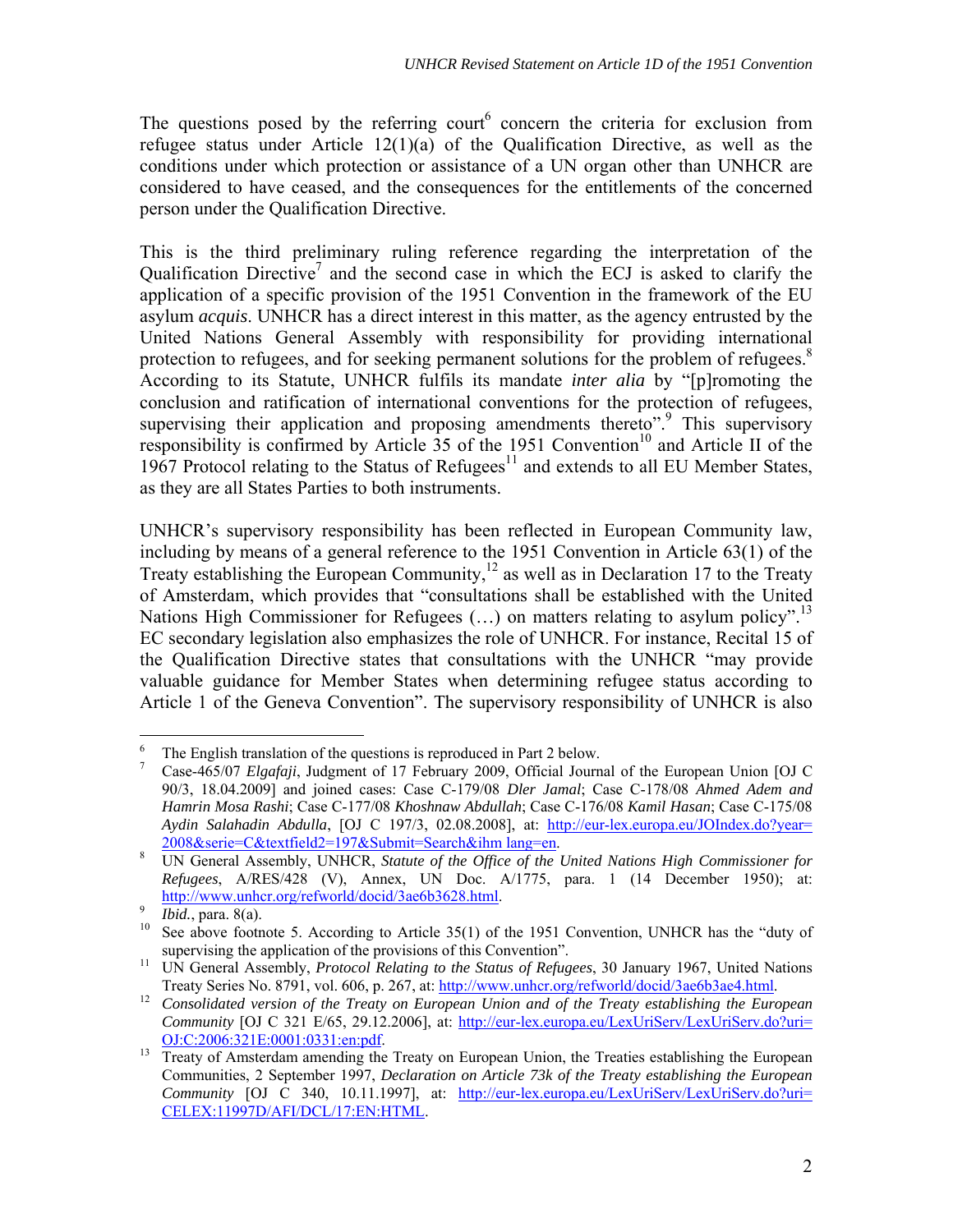specifically articulated in Article 21 of Council Directive 2005/85/EC on Minimum Standards on Procedures in Member States for Granting and Withdrawing Refugee Status.<sup>14</sup> It is also reflected in the recent proposal of the European Commission for a Regulation establishing a European Asylum Support Office,<sup>15</sup> which recognizes UNHCR's expertise in the field of asylum<sup>16</sup> and foresees a non-voting seat for UNHCR on EASO's Management Board.<sup>17</sup>

Against this background, UNHCR in this Statement expresses its view on the issues arising in the preliminary ruling reference of 26 January 2009. Part 1 of this Statement addresses the need to interpret the Qualification Directive in accordance with the 1951 Convention and in the light of UNHCR's authoritative guidance. Part 2 sets out UNHCR's views on the specific questions submitted to the ECJ. The Annex to this Statement attaches UNHCR's Note on the Applicability of Article 1D of the 1951 Convention relating to the Status of Refugees to Palestinian Refugees, which sets out UNHCR's overall position on the subject.

## **1. The Qualification Directive and the 1951 Convention**

The Treaty establishing the European Community clearly sets an obligation for EC secondary legislation on asylum to conform to the 1951 Convention and its 1967 Protocol.<sup>18</sup> The primacy of the 1951 Convention is further recognized in European Council Conclusions and related Commission policy documents, which affirm that the Common European Asylum System is based on the "full and inclusive application" of the 1951 Convention.19 It follows that the transposition of the Qualification Directive into

 $\overline{a}$ 14 Council of the European Union, *Council Directive 2005/85/EC of 1 December 2005 on Minimum Standards on Procedures in Member States for Granting and Withdrawing Refugee Status* [OJ L 326/13, 13.12.2005], at: http://www.unhcr.org/refworld/docid/4394203c4.html. Article 21(c) in particular obliges Member States to allow UNHCR "to present its views, in the exercise of its supervisory responsibilities under Article 35 of the Geneva Convention, to any competent authorities

regarding individual applications for asylum at any stage of the procedure". 15 European Commission, *Proposal For a Regulation of the European Parliament and of the Council Establishing A European Asylum Support Office*, COM(2009) 66 final, 18.02.2009, at: http://eur-<br>lex.europa.eu/LexUriServ/LexUriServ.do?uri=COM:2009:0066:FIN:EN:PDF (hereafter: "EASO").

 $\frac{16}{\text{Recital } 9}$  of the EASO Proposal indicates that "the Office should act in close cooperation with the Office of the UN High Commissioner for Refugees (UNHCR) in order to benefit from its expertise and

support".<br><sup>17</sup> Recital 14 of the EASO Proposal underlines that "given its expertise in the field of asylum, UNHCR should be a non-voting member of the Board so that it is fully involved in the work of the Office". UNHCR's membership on the EASO Management Boards is governed by Article 23(4).<br>See above footnote 12. Article 63(1) provides that measures on asylum shall be "in accordance with the

Geneva Convention of 28 July 1951 and the Protocol of 31 January 1967 relating to the Status of Refugees and other relevant treaties". The Treaty of Lisbon amending the Treaty on European Union and the Treaty establishing the European Community provides in its Article 63 that the common policy on asylum, subsidiary protection and temporary protection must be "in accordance with the Geneva Convention of 28 July 1951 and the Protocol of 31 January 1967 relating to the status of refugees, and

other relevant treaties". 19 See para. 13 of the *Presidency Conclusions of the Tampere European Council* of 15-16.10.1999, at: http://www.unhcr.org/refworld/docid/3ef2d2264.html; para. 6 of *The Hague Programme: Strengthening Freedom, Security and Justice in the European Union*, 13.12.2004, at: http://www.unhcr.org/refworld/ docid/41e6a854c.html; para. 1 of the Green Paper of the Commission on the Future Common European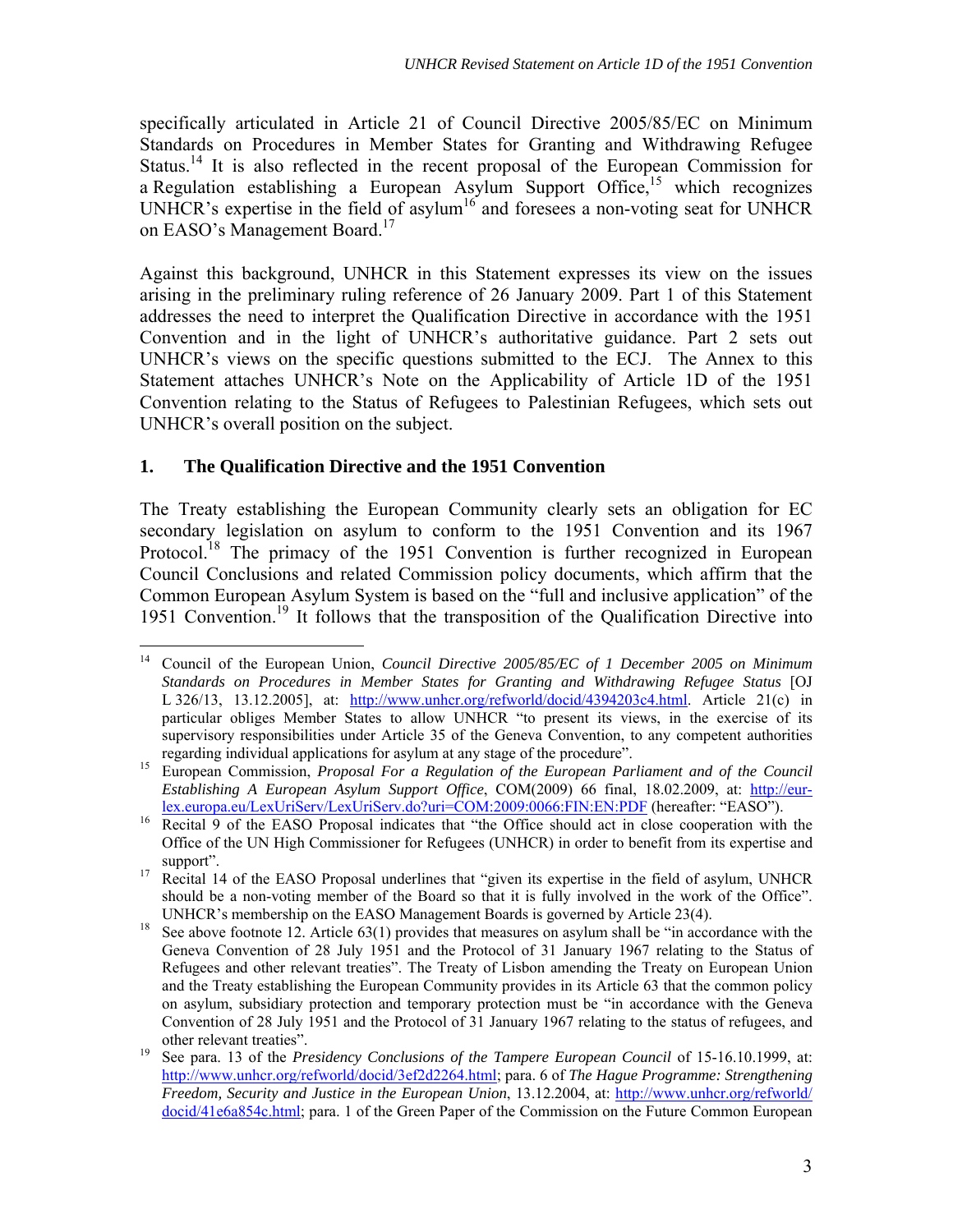national legislation of EU Member States, all of which are States Parties to the 1951 Convention, must also be in line with the 1951 Convention.

The Qualification Directive recognizes the 1951 Convention as the "cornerstone of the international legal regime for the protection of refugees $n^{20}$  and stipulates that the Directive's minimum standards are aimed at ensuring "full respect for [...] the right to asylum<sup>321</sup> as well as guiding Member States in the application of the 1951 Convention.<sup>22</sup> Certain provisions of the Directive replicate the wording of the 1951 Convention almost exactly.<sup>23</sup> One of the purposes of the Directive is thus not only to ensure compliance with the 1951 Convention, but to contribute to its full implementation.

The above considerations and the requirement to interpret and apply the Qualification Directive in accordance with the 1951 Convention are particularly significant in the context of Article 12(1)(a) since this provision explicitly refers to Article 1D of the 1951 Convention to define its own scope of application *ratione personae* and *materiae*. 24

In general, the Conclusions of UNHCR's Executive Committee, as well as the UNHCR Handbook on Procedures and Criteria for Determining Refugee Status<sup>25</sup> and subsequent Guidelines on International Protection<sup>26</sup> issued by UNHCR, should also be taken into account in interpreting the provisions of the EU asylum *acquis*. These provide guidance for the interpretation and application of the 1951 Convention, and influenced significantly the drafting of the Qualification Directive. The Explanatory Memorandum

 Asylum System COM(2007) 301 final, 06.06.2006, at: http://www.unhcr.org/refworld/docid/ 466e5a972.html; part 1.1 of the European Commission's *Policy Plan on Asylum: an integrated approach to protection across the EU*, COM(2008) 360, 17.06. 2008, at: http://www.unhcr.org/ refworld/docid/4860eee72.html. The Policy Plan recognizes the fundamental role played by the 1951 Convention in the existing Treaty provisions and those resulting from the Lisbon Treaty. See also p. 11 of the European Pact on Immigration and Asylum adopted on 16 October 2008, in which the European Council reiterates that "any persecuted foreigner is entitled to obtain aid and protection on the territory of the European Union in application of the Geneva Convention [...]", *European Pact on Immigration and Asylum*, 13440/08, 16.10.2008, p. 11, at: http://register.consilium.europa.eu/pdf/en/08/st13/

- $\frac{\text{st13440.en08.pdf}}{\text{Recital 3 of the Qualification Directive.}}$ <br><sup>21</sup> Recital 10 of the Qualification Directive.
- <sup>21</sup> Recital 10 of the Qualification Directive.<br><sup>22</sup> Pecital 16 of the Qualification Directive.
- <sup>22</sup> Recital 16 of the Qualification Directive.<br><sup>23</sup> For instance, Article 2(c) of the Qualifica
- 23 For instance, Article 2(c) of the Qualification Directive replicates almost exactly Article 1A of the 1951 Convention.<br><sup>24</sup> This is one of the few provisions of the Qualification Directive which explicitly relies on a specific

*Convention and the 1967 Protocol relating to the Status of Refugees*, 1 January 1992, at: http://www.unhcr.org/refworld/docid/3ae6b3314.html (hereafter: "UNHCR Handbook").<br><sup>26</sup> UNHCR issues "Guidelines on International Protection" pursuant to its mandate, as contained in the

provision of the 1951 Convention to determine its scope of application. Other instances include Article 14(6) referring to certain rights provided to refugees by the 1951 Convention and Article 25 referring to the Travel Document Schedule contained in the 1951 Convention. 25 UNHCR, *Handbook on Procedures and Criteria for Determining Refugee Status under the 1951* 

Statute of the Office of the United Nations High Commissioner for Refugees, in conjunction with Article 35 of the 1951 Convention. The Guidelines, including UNHCR's revised Note on Article 1D of October 2009 (annexed herewith), complement the UNHCR Handbook (see above footnote 25) and are intended to provide guidance for governments, legal practitioners, decision-makers and the judiciary, as well as UNHCR staff.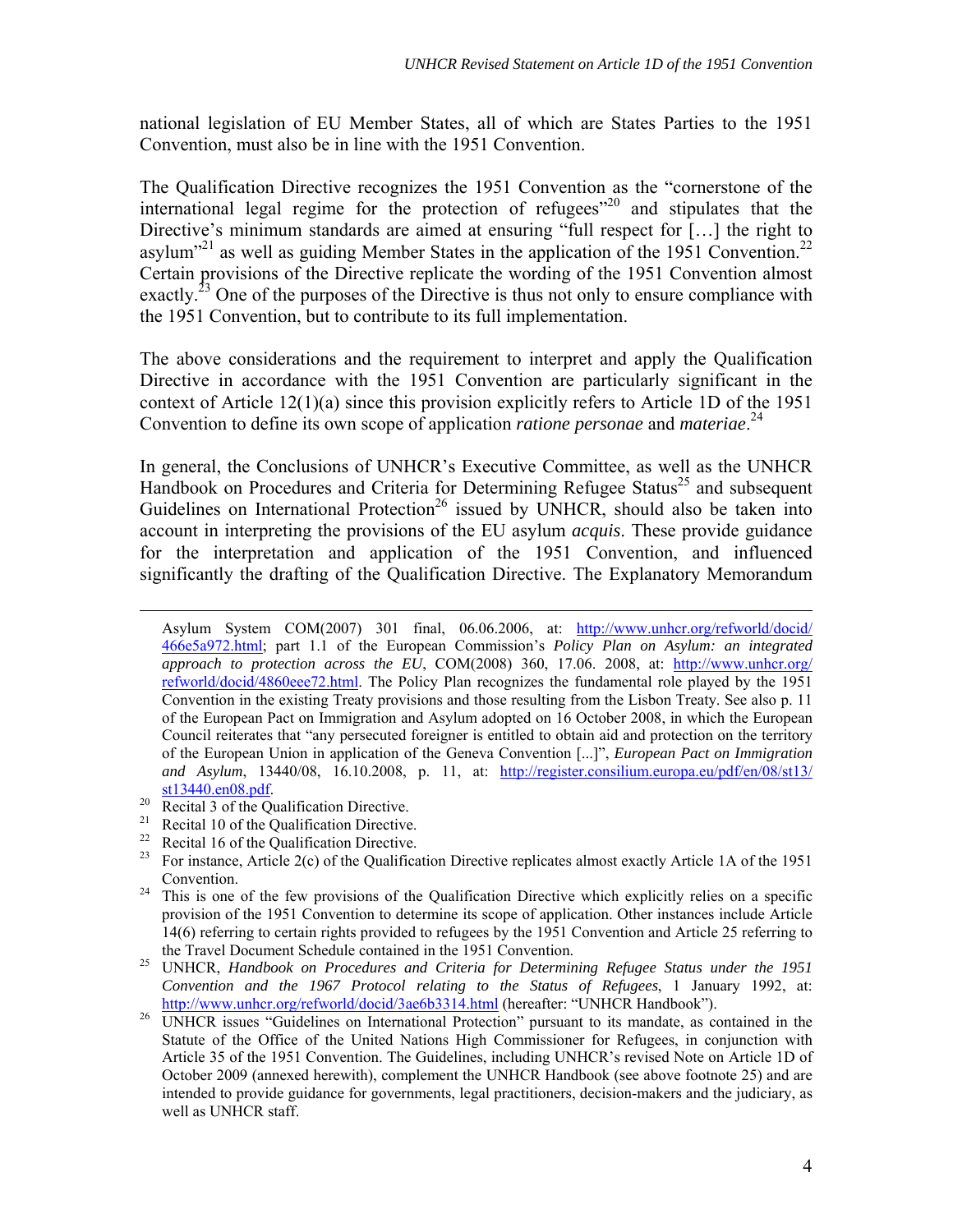of the Commission's proposal<sup>27</sup> quotes the UNHCR Handbook and Executive Committee Conclusions as sources, along with the 1951 Convention itself.<sup>28</sup>

## **2. UNHCR's comments on the questions referred to the ECJ**

The following questions have been referred to the ECJ:

"For the purposes of Article 12(l)(a) of Council Directive 2004/83/EC

1. Must someone be regarded as a person receiving the protection and assistance of a United Nations agency merely by virtue of the fact he is entitled to assistance or protection or it is also necessary for him actually to avail himself of that protection or assistance?

2. Does cessation of the agency's protection or assistance mean residence outside the agency's area of operations, cessation of the agency and cessation of the possibility of receiving the agency's protection or assistance or, possibly, an objective obstacle such that the person entitled thereto is unable to avail himself of that protection or assistance?

3. Do the benefits of this directive mean recognition as a refugee, or either of the two forms of protection covered by the directive (recognition as a refugee and the grant of subsidiary protection), according to the choice made by the Member State, or, possibly, neither automatically but merely inclusion in the scope ratione personae of the directive?"

#### Article 12(1)(a) of the Qualification Directive reads as follows:

"1. A third country national or a stateless person is excluded from being a refugee, if:

 (a) he or she falls within the scope of Article 1 D of the Geneva Convention, relating to protection or assistance from organs or agencies of the United Nations other than the United Nations High Commissioner for Refugees. When such protection or assistance has ceased for any reason, without the position of such persons being definitely settled in accordance with the relevant resolutions adopted by the General Assembly of the United Nations, these persons shall ipso facto be entitled to the benefits of this Directive."

Article 1D of the 1951 Convention itself provides:

"This Convention shall not apply to persons who are at present receiving from organs or agencies of the United Nations other than the United Nations High Commissioner for Refugees protection or assistance.

When such protection or assistance has ceased for any reason, without the position of such persons being definitively settled in accordance with the relevant resolutions adopted by the General

<sup>27</sup> 27 European Commission, *Proposal for a Council Directive on minimum standards for the Qualification and Status of Third Country Nationals and Stateless Persons as Refugees or as Persons Who Otherwise Need International Protection*, COM(2001) 510 final, 12.09.2001, at: http://www.unhcr.org/refworld/ docid/47fdfb1ad.html. 28 *Ibid*, part 3, p. 5. The 1996 Joint Position of the Council on the harmonized application of the definition

of the term "refugee", which constituted the "starting point" of the Qualification Directive, recognized that the Handbook is a "valuable aid to Member States in determining refugee status"; see *Joint Position of 4 March 1996 defined by the Council on the basis of Article K.3 of the Treaty on European Union on the harmonized application of the definition of the term "refugee" in Article 1 of the Geneva Convention of 28 July 1951 relating to the status of refugees* [OJ L 63/2, 13.3.1996], at: http://www.unhcr.org/refworld/docid/3ae6b37f44.html.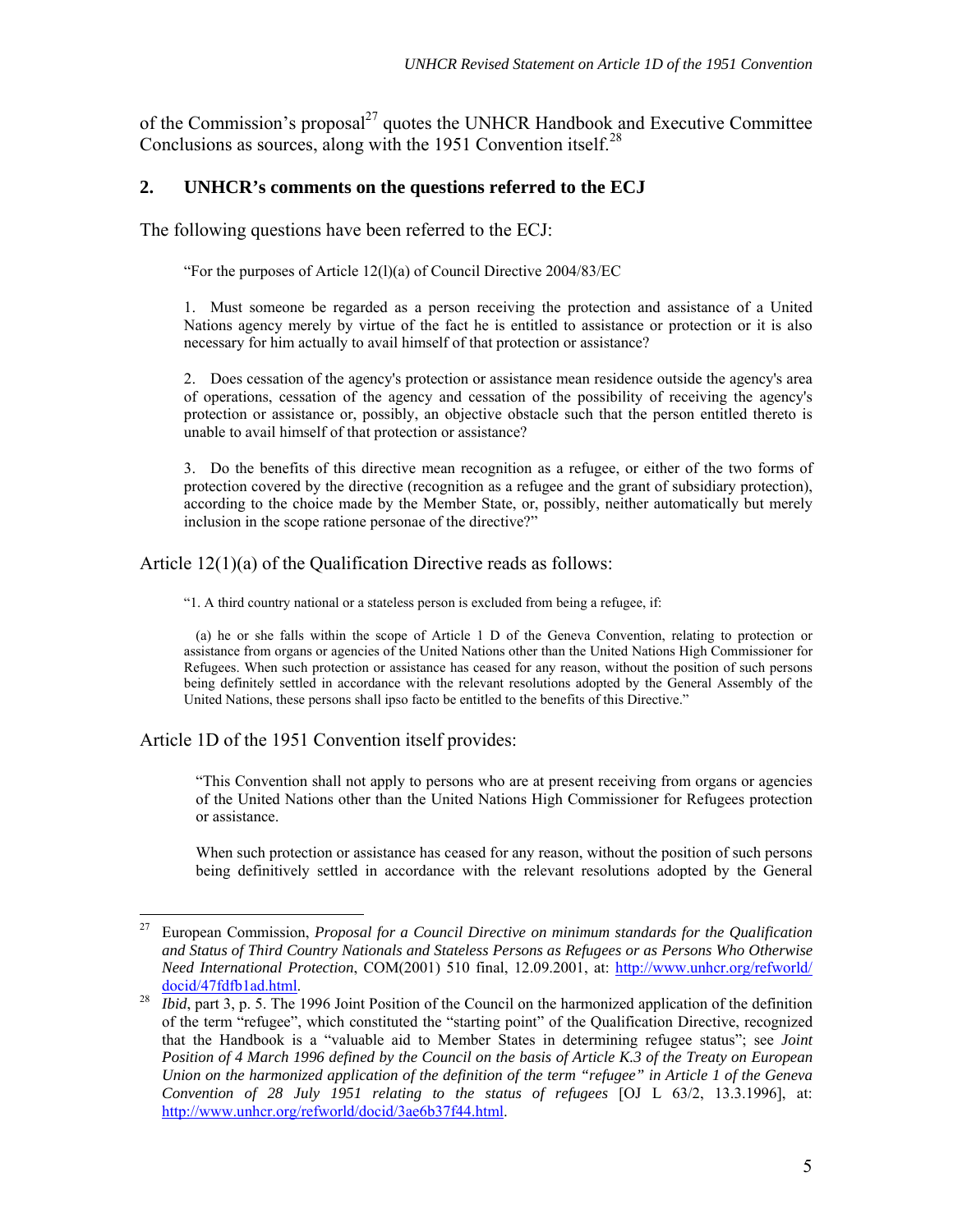Assembly of the United Nations, these persons shall *ipso facto* be entitled to the benefits of this Convention."

UNHCR's overall position on the applicability of Article 1D of the 1951 Convention to Palestinian refugees is set out in the Note annexed to this Statement. In the light of that position, the three specific questions referred to the ECJ are answered below.

## *2.1. Receiving protection or assistance (Question 1)*

*Must someone be regarded as a person receiving the protection and assistance of a United Nations agency merely by virtue of the fact he is entitled to assistance or protection or is it also necessary for him actually to avail himself of that protection or assistance?*

UNHCR's interpretation of Article 1D of the 1951 Convention is not based on that Article's literal meaning, but takes into account the general principle of international law that a treaty should be interpreted in accordance with the rules of interpretation codified in the 1969 Vienna Convention on the Law of the Treaties, as acknowledged by the  $ECJ<sup>29</sup>$  Thus, in addition to the text and the ordinary meaning of the terms included in Article 1D, the object and the purpose of the 1951 Convention, as well as its overall historical objective and context in which it was drafted and developments subsequent to its conclusion will be relevant in establishing the personal and material scope of Article  $1D^{30}$ 

In UNHCR's view, persons currently falling within the scope of Article 1D of the 1951 Convention, and hence of Article 12(a) of the Qualification Directive, are the following two groups of Palestinian refugees: $31$ 

a) Palestinians who are "Palestine refugees" within the sense of UN General Assembly Resolution 194 (III) of 11 December 1948 and subsequent UN General Assembly Resolutions, and who, as a result of the 1948 Arab-Israeli conflict, were displaced from that part of Mandate Palestine which became Israel, and who have been unable to return there;

<sup>29</sup> The ECJ has indicated that "in interpreting a provision of the Community law, it is appropriate to consider its wording as well as the context in which it occurs and the objectives of the rules of which it forms part" (see Case C-223/98, *Adidas*, para. 23; Case-191/99, *Kvaerner*, para. 30; Case C-315/00,

<sup>&</sup>lt;sup>30</sup> Article 31(1) of the Vienna Convention provides that "a treaty shall be interpreted in good faith in accordance with the ordinary meaning to be given to terms of the treaty in their context and in the light of its object and purpose". The elucidation of the ordinary meaning of terms should therefore take into account those other interpretative elements and not be understood in abstract. Art. 32 of the Vienna Convention allows resort to "supplementary means of interpretation", including the *travaux préparatoires*, in order to confirm the meaning resulting from the application of Art. 31, or to determine the meaning when the interpretation according to Art. 31 "(a) leaves the meaning ambiguous or

obscure; or (b) leads to a result which is manifestly absurd or unreasonable".<br><sup>31</sup> See paragraph 4 of the Note annexed to this Statement (hereafter "the Note").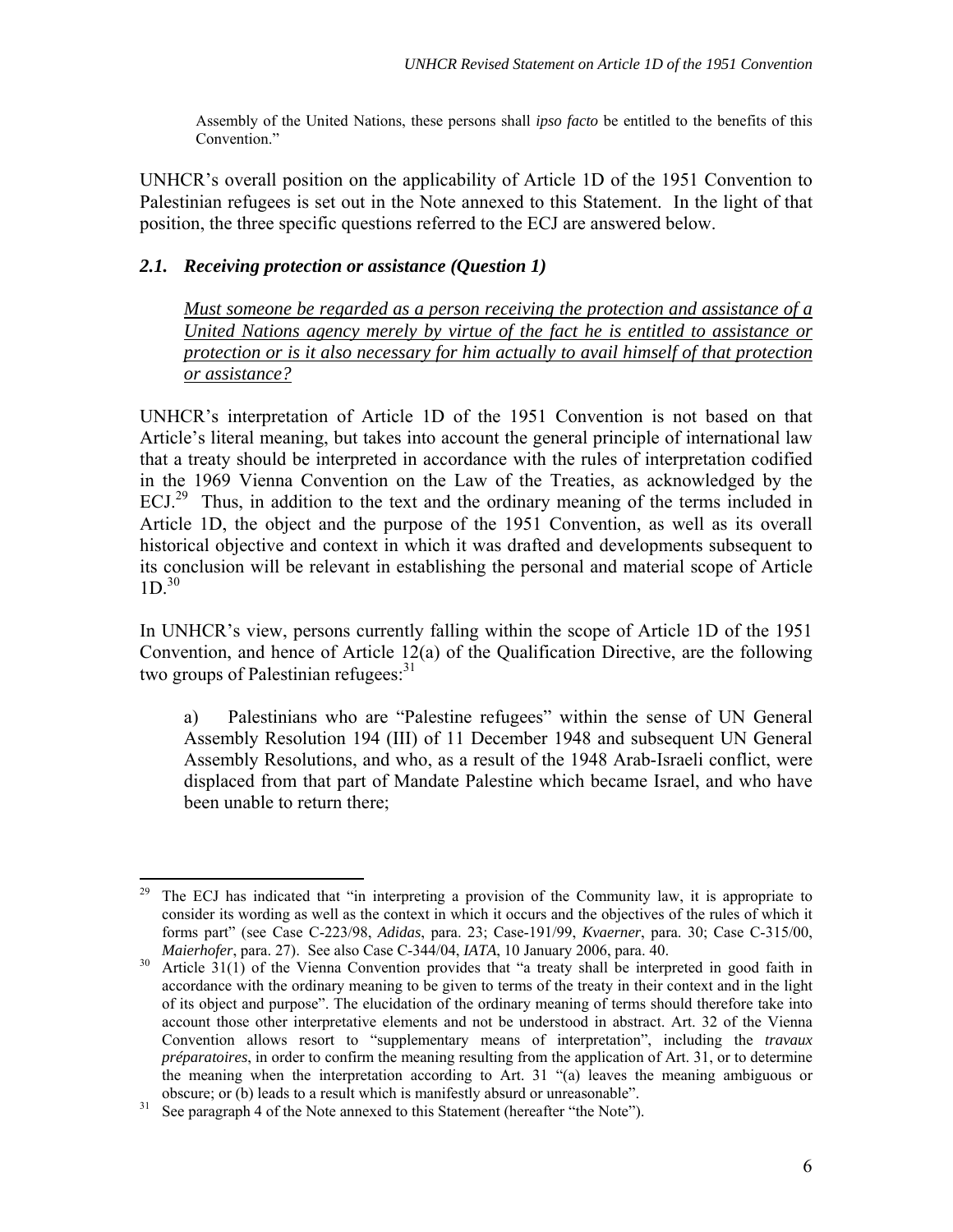b) Palestinians not falling within paragraph (a) above who are "displaced persons" within the sense of UN General Assembly Resolution 2252 (ES-V) of 4 July 1967 and subsequent UN General Assembly resolutions, and who, as a result of the 1967 Arab-Israeli conflict, have been displaced from the Palestinian territory occupied by Israel since 1967 and have been unable to return there.

Included within the above groups are not only persons displaced at the time of the 1948 and 1967 hostilities, but also the descendants of such persons. On the other hand, persons falling within Articles 1C, 1E or 1F of the 1951 Convention do not fall within the scope of Article 1D, even if they remain "Palestine refugees" or "displaced persons" whose position is yet to be definitively settled in accordance with the relevant UN General Assembly resolutions.<sup>32</sup>

UNHCR considers that the above persons falling within the scope of Article 1D who are inside the area of operations of the United Nations Relief and Works Agency for Palestine Refugees in the Near East (UNRWA) are "at present receiving from organs or agencies of the United Nations other than [UNHCR] protection or assistance" within the sense of paragraph 1 of Article 1D.<sup>33</sup>

## *2.2. Cessation of protection or assistance (Question 2)*

*Does cessation of the agency's protection or assistance mean residence outside the agency's area of operations, cessation of the agency and cessation of the possibility of receiving the agency's protection or assistance or, possibly, an objective obstacle such that the person entitled thereto is unable to avail himself of that protection or assistance?*

The phrase "for any reason" in paragraph 2 of Article 1D should be interpreted in its context and in line with the object and purpose of that Article, which is to ensure continuity of protection and assistance to Palestinian refugees, be this geographical and/or temporal continuity.

At present, UNRWA continues to provide protection and assistance to Palestinian refugees within its area of operations. Such protection or assistance cannot therefore be

 $32$ 

<sup>&</sup>lt;sup>32</sup> *Ibid.*<br><sup>33</sup> See paragraph 8 of the Note. As mentioned in the endnote to that paragraph, persons who are "Palestine" refugees" are eligible to "be registered in UNRWA's Registration System and to receive UNRWA services", whereas UNRWA "makes its services available to non-registered persons displaced as a result of the 1967 and subsequent hostilities" (UNRWA, "Consolidated Eligibility and Registration Instructions", 2009). However, it should be noted that while having been registered and/or recorded by UNRWA may help an individual prove that he or she falls within the scope of Article 1D of the 1951 Convention, it is not conclusive as to whether he or she falls within that Article's scope. This is for two reasons. First, as stated above, persons falling within Articles 1C, 1E or 1F of the 1951 Convention do not fall within the scope of Article 1D, even if they remain "Palestine refugees" or "displaced persons" whose position is yet to be definitively settled in accordance with the relevant UN General Assembly resolutions. Second, UNRWA has not registered and does not provide services to all persons who are "Palestine refugees", nor does it provide services to all persons who have been "displaced as a result of the 1967 and subsequent hostilities".